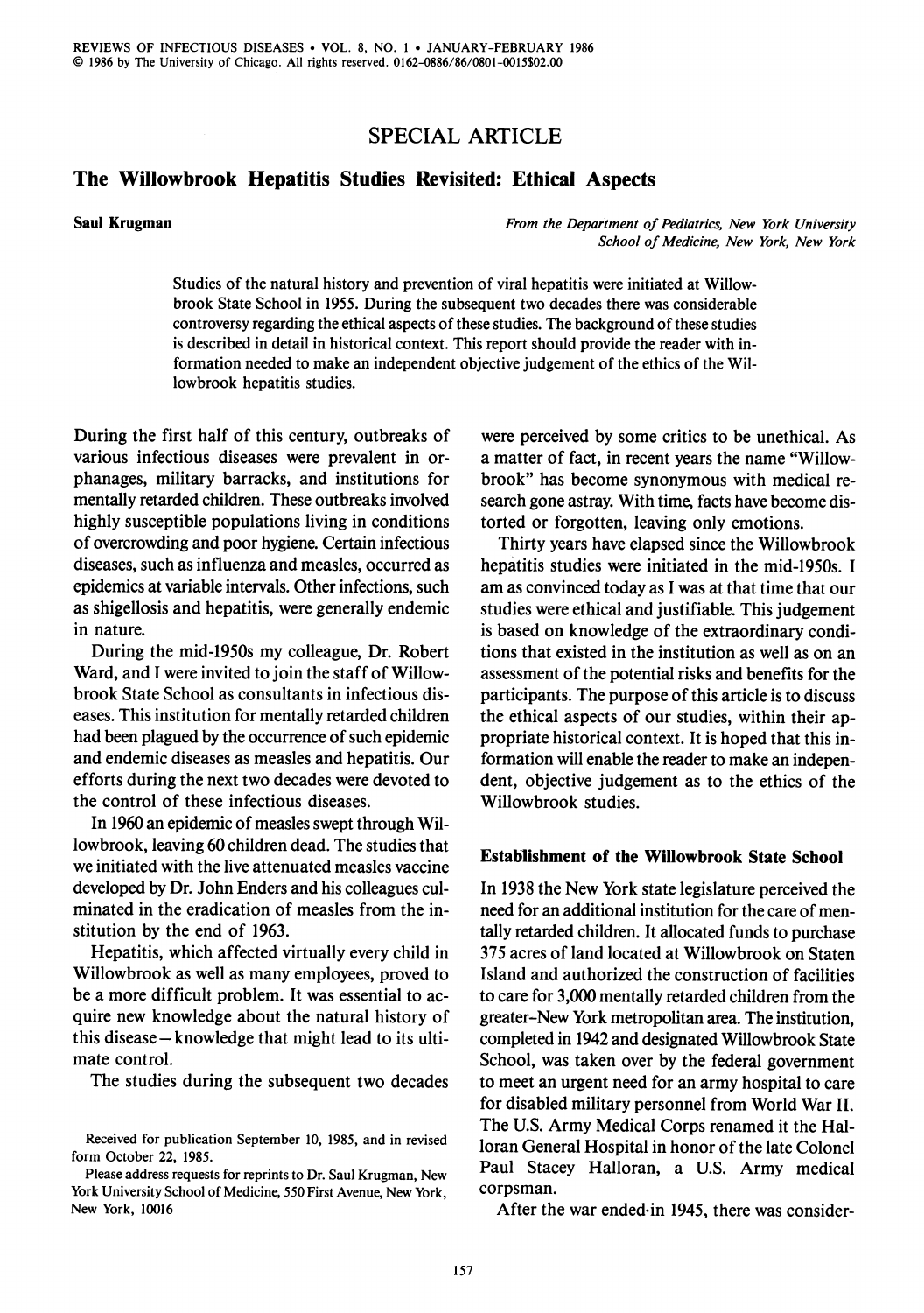**able political pressure to retain Halloran General Hospital as a Veterans Administration hospital. The conflict between the needs of the Veterans Administration and the needs of the New York State Department of Mental Hygiene was described in the following letter sent by Governor Thomas Dewey to General Omar Bradley, who was director of the Veterans Administration at that time.** 

> **Every year in the State of New York, thousands of children come into this world who are mentally and physically defective and feeble minded, who never can become members of society. They require constant care, both medically and physically, and in many cases, for social, psychological and economic reasons, few parents can afford to place them in private institutions. Even if such institutions existed in sufficient quantity, the result is that the state must take responsibility for the care of these children and do so with a high degree of tenderness and attention.**

> **At present, the State of New York operates two downstate institutions for the care of such infants and children. One is the Wassaic State School in Duchess and the other is Letchworth Village in Rockland County. There are several other state schools for mental defectives but they are too overcrowded and none is or can be equipped for the additonal care of infants.**

> **Hundreds of infants and children unable to care for themselves are sleeping on mattresses on floors of these institutions. What is more serious is that there are eight to nine hundred infants on the waiting list for admission and the State Commission of Mental Hygiene daily must deal with distracted parents who seek to have their children placed in state institutions. The mail of the Commissioner of Mental Hygiene is filled with letters from such parents, many of whom are veterans.**

> **It seems to me that we are now confronted with these two conflicting obligations at Willowbrook. The first is that of the Federal Government to provide hospital care for its veterans after they are discharged from service. The second is the obligation of the State of New York to provide care for permanently helpless infants. Obviously, Willowbrook cannot be used for both.**

**Finally, on October 24, 1947, after a delay of five years, 10 patients from Wassaic State School and 10 patients from Letchworth Village were transferred to Willowbrook State School. Initially, patients were both transferred from other institutions and admitted from the community. In retrospect, it is apparent that the infectious diseases endemic in Wassaic**  **State School and Letchworth Village were introduced into Willowbrook by patients who were transferred from these institutions.** 

#### **Recognition of Hepatitis as an Endemic Disease**

**The occurrence of so-called infectious hepatitis was first observed in 1949. Later, in response to extraordinary pressure from many parents, the patient population increased rapidly in subsequent years; it exceeded 3,000 in 1953, 4,000 in 1955, and eventually it exceeded 6,000. In his report to a joint legislative committee on mental and physical handicap, the late Dr. Jack Hammond, director of Willowbrook State School stated:** 

> **The overcrowded conditions in the buildings make care, treatment, supervision and possible training of the patients difficult, if not impossible. When the patients are up and in the day rooms, they are crowded together, soiling, attacking each other, abusing themselves and destroying their clothing. At night in many of the dormitories the beds must be placed together in order to provide sufficient space for all patients. Therefore, except for one narrow aisle, it is virtually necessary to climb over beds in order to reach the children.**

**The residents of Willowbrook State School were the most severely retarded, the most handicapped, and the most helpless of those being cared for in the New York state system. The population of about**  6,000 included 77% who were severely or profoundly **retarded, 60% who were not toilet trained, 39% who were not ambulatory, 30% who had convulsive seizures, and 64% who were incapable of feeding themselves. Thus, the conditions were optimal for the transmission of hepatitis, shigellosis, respiratory infections, and parasitic infections.** 

**By the early 1950s the director of Willowbrook and his staff were convinced that serious overcrowding and an inadequate staff were in great part responsible for the increasing hepatitis problem. Their statistics indicated that the annual attack rate of hepatitis with jaundice was 25 per 1,000 among the children and 40 per 1,000 among the adults. Efforts to correct this intolerable situation were unsuccessful. Society had created a problem, but it provided no solution. It was during that period that my colleague, the late Dr. Robert Ward, and I were asked to join the staff of Willowbrook as consultants in infectious diseases. We were not qualified to deal with the so-**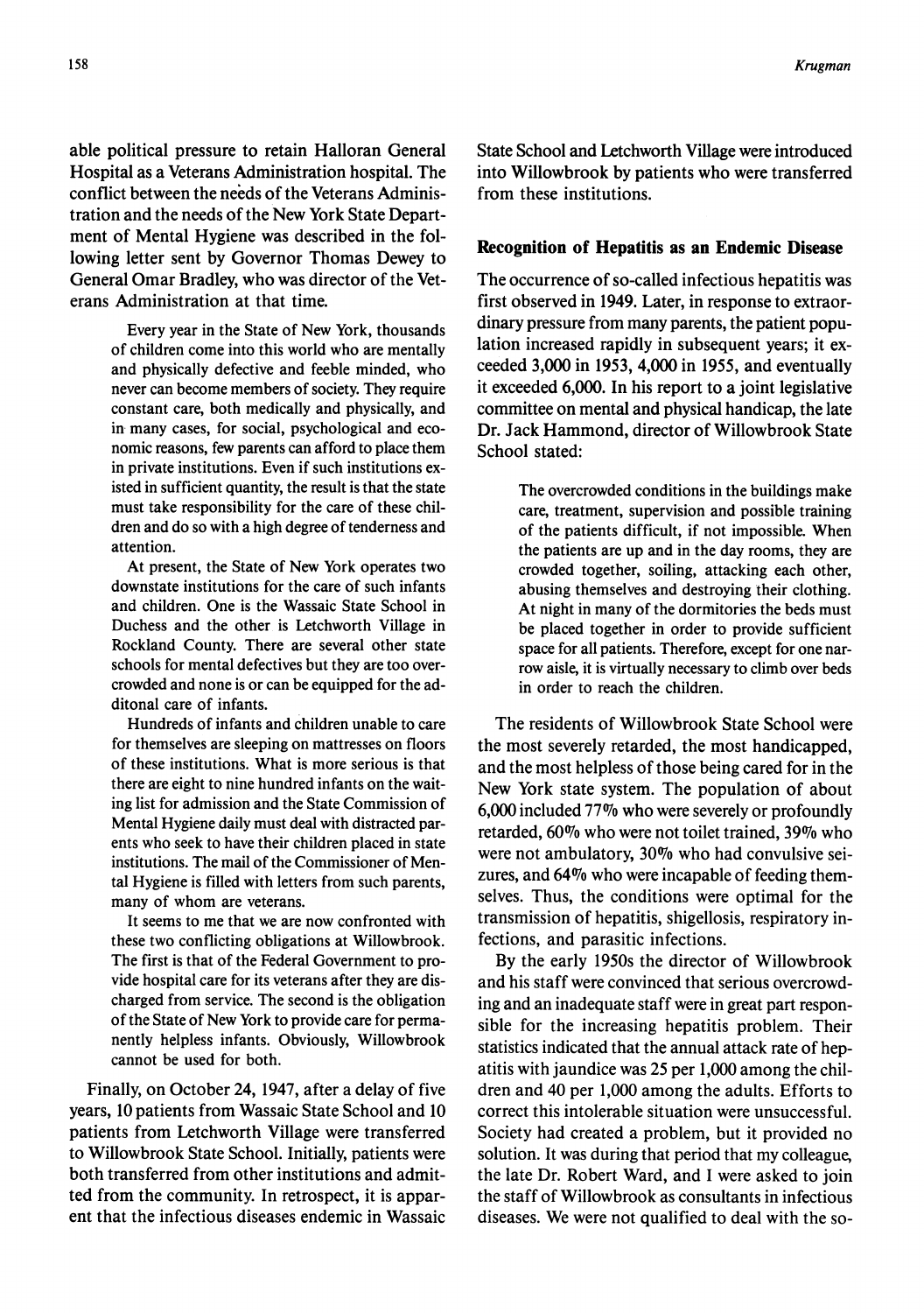**cietal problems, but we believed that we could help control the existing medical problem of hepatitis.** 

#### **Identification of the Hepatitis Problem in Willowbrook**

**Our first objective in 1955 was to carry out an extensive epidemiologic survey. We were fortunate because new tests to detect hepatic dysfunction were described that year, namely, serum glutamic oxaloacetic transaminase (SGOT) and serum glutamic pyruvic transaminase (SGPT). These sensitive assays enabled us to detect the presence of hepatitis without jaundice (anicteric hepatitis). Today, SGOT is called alanine aspartate transaminase (AST), and SGPT is called alanine aminotransferase (ALT).** 

**Our colleague, the late Dr. Joan P. Giles, joined us during this period. During the course of our epidemiologic surveys and the performance of routine physical examinations, she collected many thousands of serum specimens. Instead of discarding them - the usual practice in most laboratories - we stored them in an increasing number of deep freezers. The scientific dividends of this serum bank proved to be incalculable in later years.** 

**After the results of the SGOT and SGPT assays were reviewed, it was obvious that the detected cases of icteric hepatitis represented the tip of a hepatitis iceberg. The results of these highly sensitive tests of liver dysfunction convinced us that most newly admitted children were destined to contract hepatitis infection under the conditions that existed in the institution. The occurrence of hepatitis among Willowbrook children was as predictable and inevitable as the occurrence of respiratory infections among children in day care centers.** 

**During the course of our epidemiologic survey in 1955, all of the evidence indicated that the endemic disease was so-called infectious or type A hepatitis, an infection that spread via the fecal-oral route. The disease was mild and there were no deaths. Although the same disease was more severe and more debilitating in the adult employees, they, too, recovered completely. Previous experience of various investigators had revealed that hepatitis A was much milder in children than in adults. Efforts to reduce the overcrowded conditions at Willowbrook continued to be unsuccessful. In a desperate attempt the director mailed letters to about 5,000 parents, requesting that they return a questionnaire that contained the statement, "I wish to discuss the possibility and advis-** **ability of removing my child from Willowbrook State School so that he/she can live at home." A total of 24 parents responded, and only two children were taken home at that time!** 

## **The Willowbrook Hepatitis Studies**

**After one year of careful observation and study in 1955, we concluded that the control of hepatitis in Willowbrook could be achieved if it were possible to devise and conduct well-designed studies to shed new light on the natural history and prevention of the disease - new knowledge that could conceivably lead to the development of a vaccine. Thus, our decision to propose the exposure of a small number of newly admitted children to the endemic Willowbrook strain of hepatitis virus was reached after serious consideration of the'following factors and assumptions:** 

**(I) As indicated previously, under the conditions existing in the institution, most newly admitted children would contract hepatitis. This empiric impression was confirmed in the 1970s when newly developed serologic tests revealed that >907o of the residents of the institution had hepatitis A and B markers of past infection.** 

**(2) Hepatitis was known to be especially mild in the three- to 10-year age group that would participate in the studies. Our extensive survey confirmed that most infections were inapparent or benign and there were no deaths.** 

**(3) The artificially induced infection would induce immunity to the endemic strain of hepatitis virus and, we hoped, to other strains that might be introduced by new admissions or transfers to Willowbrook. Studies in the 1940s had revealed that hepatitis A infection was followed by homologous immunity. Therefore, the artificially induced infection would be prophylactic.** 

**(4) The children would be admitted to a specially equipped, specially staffed unit where they would be isolated from exposure to other endemic infectious diseases occurring in the institution- namely, shigellosis, respiratory infections, and parasitic infections.** 

**(5) Only children whose parents gave consent would be included. Our method of obtaining informed consent changed progressively during the course of the studies. In 1956 the information was conveyed to individual parents by letter or personal interview. Later, we adopted a group technique of**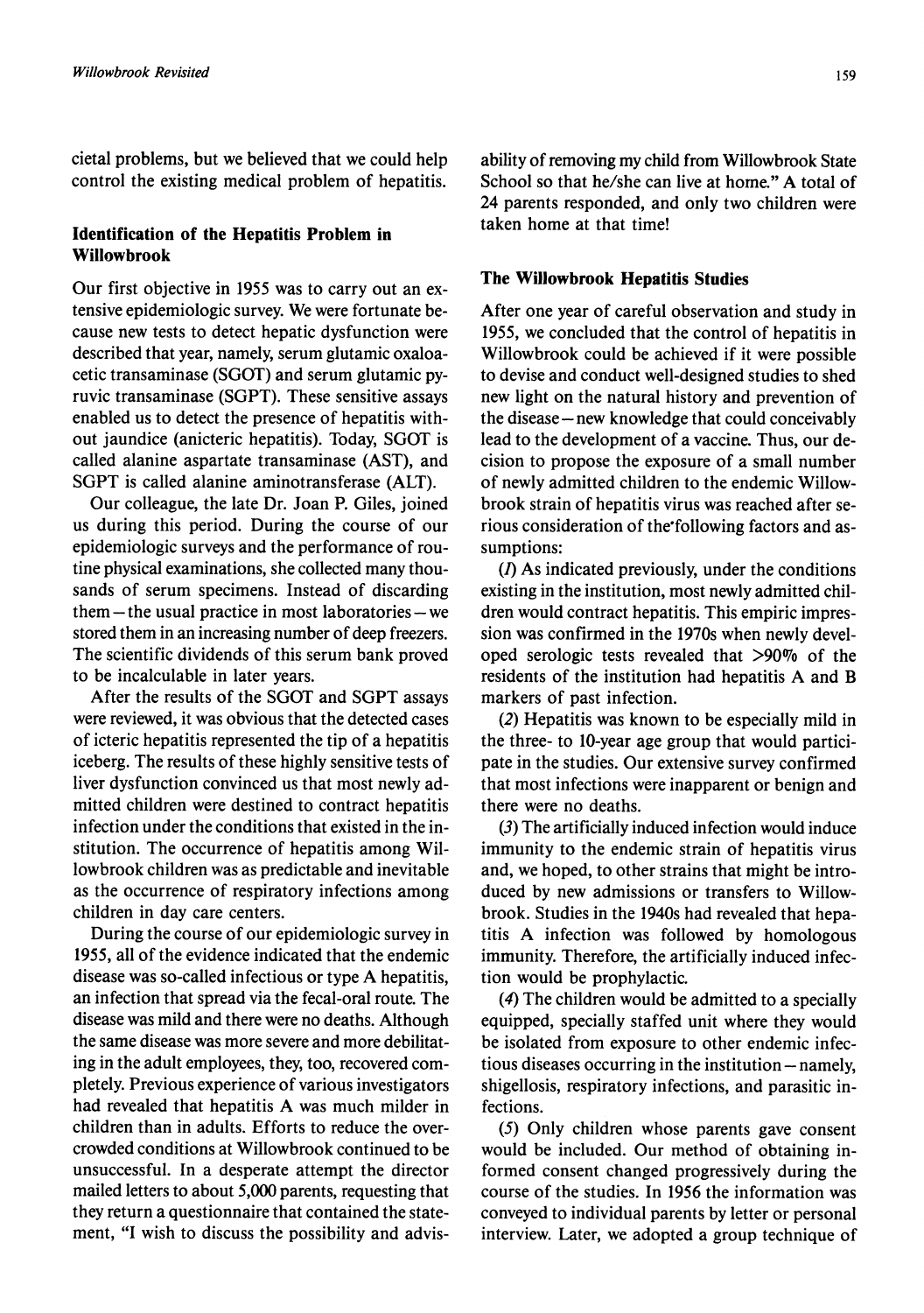**obtaining consent. First, a psychiatric social worker discussed the project with parents during a preliminary interview. Those who were interested were invited to attend a group session at the institution to discuss the project in greater detail. These sessions were conducted by our staff responsible for the program, including Dr. Giles, the supervising nurse, staff attendants, and psychiatric social workers. Meetings were often attended by outside physicians who had expressed interest. Parents, in groups of six to eight, were given a tour of the facilities. The purposes, potential benefits, and potential hazards of the program were discussed with them, and they were encouraged to ask questions. Thus, all parents could hear the response to questions posed by the more articulate members of the group. After leaving this briefing session, parents had an opportunity to talk with their private physicians, who could call Dr. Giles for more information. Approximately two weeks after the visit, the psychiatric social worker contacted the parents for their decision. If the decision was in the affirmative, the consent was signed, but parents were informed that consent could be withdrawn at any time. It was clear that the group method enabled us to obtain a more thorough informed consent. Children who were wards of the state or children without parents were never included in our studies.** 

**From 1956 the protocols were reviewed and sanctioned by various local, state, and federal agencies. These studies were reviewed and approved by the New York University and Willowbrook State School committees on human experimentation after their formation in February 1967. Prior to this date, the functions of the present Institutional Review Board were performed by the Executive Faculty of the School of Medicine for studies of this type. The initial proposal in 1956 was reviewed and approved by the following groups: Executive Faculty, New York University School of Medicine; New York State Department of Mental Hygiene; New York State Department of Health; and Armed Forces Epidemiological Board. It is of interest that the guidelines that were adopted for the hepatitis studies at their inception in 1956 conformed to the World Medical Association's draft Code of Ethics on Human Experimentation, which was presented to its general assembly in September 1961, five years later. It is also of interest that our established policy of informed consent was instituted at least 10 years before it was mandated by most research institutes and medical centers in the United States.** 

**During the period 1956-1967, we believed that we were dealing with endemicity of hepatitis A, an infection that should be followed by lasting immunity. However, by 1967 it was obvious that many children had had two attacks of hepatitis. Our studies of this phenomenon revealed that one attack was caused by the so-called MS-1 strain of hepatitis virus and the second attack, by the MS-2 strain. Thus, it became apparent that two types of hepatitis were endemic in Willowbrook-MS-1, resembling hepatitis A, and MS-2, resembling hepatitis B. By 1969, after Blumberg discovered the Australia antigen, the new technology enabled us to confirm that Willowbrook MS-2 serum contained hepatitis B antigen.** 

**Our serum bank contained specimens obtained from most patients who contracted naturally acquired hepatitis during the period 1956-1969. When we tested these serum specimens in the 1970s, using the newly developed serologic assays, it was obvious that both hepatitis A (MS-1) and hepatitis B (MS-2) had been endemic in the institution since 1956. It was also apparent that hepatitis B, like hepatitis A, was generally a mild or inapparent infection in Willowbrook children. A retrospective diagnosis was made by testing the sera for the presence of hepatitis B antigen and abnormal serum transaminase values. During the course of this new survey, we found that most children had markers of present or past hepatitis B infection. Thus, it was likely that newly admitted children would be intensely exposed to both types of hepatitis. When this new information was presented to the members of the Commission on Viral Infections of the Armed Forces Epidemiological Board in 1969, they agreed that the studies should be continued.** 

**It should be emphasized that the studies were conducted in Willowbrook State School because hepatitis was a severe problem in this institution and not, as some charged, because we were looking for a facile "guinea pig" population. The fact that the children were mentally retarded was relevant only to the extent that society placed them in an institution where hepatitis was prevalent. The primary objective of our studies was to protect the children and employees while acquiring new knowledge in the process.** 

## **Summary of Contributions of Willowbrook Hepatitis Studies**

**The accomplishments of the Willowbrook studies**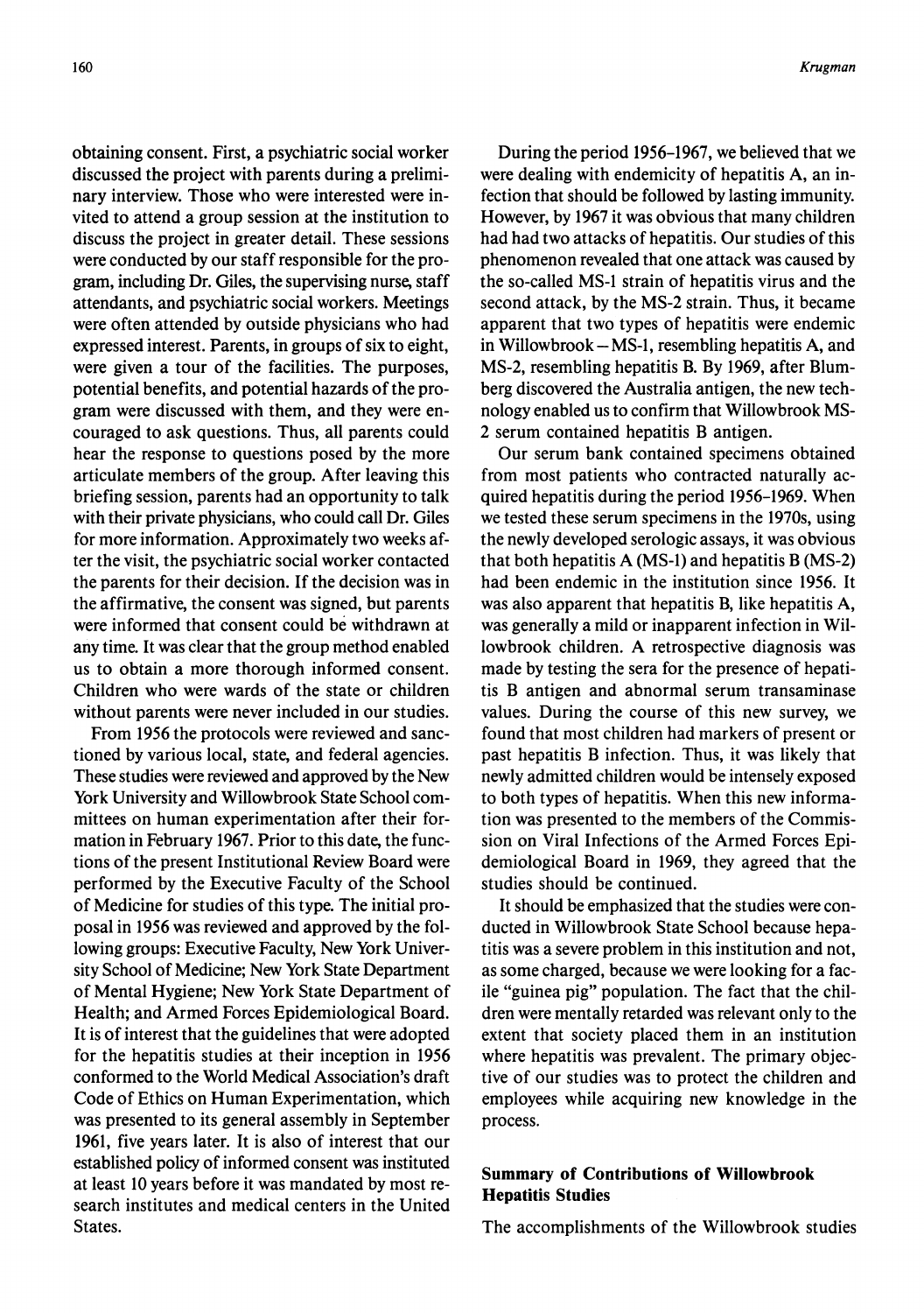**are well documented in the medical literature (see Bibliography, below). They include:** 

**(1) Identification of two distinctive clinical, epidemiologic, and immunologic types of hepatitis, MS-1 (type A) and MS-2 (typeB). The serum specimens collected from patients with MS-1 and MS-2 infection provided many investigators with "pedigreed" sera known to be specific for hepatitis A or B. After the discovery of Australia antigen by Blumberg and colleagues, the use of these clinical samples by various investigators established the association between Australia antigen and hepatitis B virus.** 

**(2) Demonstration that hepatitis B infection is transmitted by intimate contact and oral as well as parenteral exposure. Previously, it was believed that percutaneous inoculation with contaminated needles, blood, or blood products was essential for the transmission of hepatitis B. It is well recognized today that hepatitis B is a sexually transmitted infection and it is spread by intimate physical contact and transfer of body fluids.** 

**(3) Demonstration that hepatitis B immune globulin is effective for the prevention of type B hepatitis. The results of this study led to the initiation of several large multicenter trials to determine the efficacy of HBIG in preventing hepatitis B among such high-risk individuals as hemodialysis staff and patients, newborns of HBsAg-positive mothers, sexual contacts of patients with acute hepatitis B, and persons accidentally inoculated with HBsAg-positive blood by needle-stick exposures.** 

**(4) Development of the first prototype inactivated hepatitis B vaccine. It was demonstrated that a boiled 1:10 dilution of MS-2 serum in distilled water was not infectious, but it was immunogenic and protective. These studies, published in 1970, clearly demonstrated the feasibility of developing a hepatitis B vaccine and stimulated various investigators to prepare inactivated vaccines from the plasma of chronic hepatitis B carriers.** 

#### **Conclusion**

**While I agree with the critics of medical research who state that the ends (successful accomplishments) do not justify the means, I believe that this generalization does not apply to our Willowbrook studies. Under the conditions that existed in the institution, all children were constantly exposed to the naturally acquired hepatitis viruses. Moreover, the overall risk**  **for children in our special isolation unit was less than the risk for other children who were admitted to buildings in the institution where shigellosis and respiratory infections, as well as hepatitis, were endemic.** 

**A century ago Claude Bernard defined the limits of human experimentation. He stated that** 

**it is our duty and our right to perform an experiment on man whenever it can save life, cure him, or gain some potential benefit. The principle of medical and surgical morality, therefore, consists in never performing on man an experiment which might be harmful to him to any extent, even though the result may be highly advantageous to science or to the health of others. But performing experiments and operations exclusively from the point of view of the patient's own advantage does not prevent their turning out profitably to science.** 

**My colleague, the late Dr. Joan P. Giles, expressed it beautifully and succinctly in her letter to the Lancet, published May 29, 1971, in which she said, "A farmer may pull up corn seedlings to destroy them or he may pull them up to set them in better hills for better growing. How then does one judge the deed without the motive?" This describes the motivation for our studies at Willowbrook State School.** 

**I am greatly indebted to many collaborators, colleagues, and organizations for support and encouragement during the course of our Willowbrook hepatitis studies:** 

**To the late Dr. Robert Ward, who was the principal investigator of our studies from 1956 to 1958. He was an outstanding investigator and a colleague who had exceptional human qualities.** 

**To the late Dr. Joan P. Giles, who died of cancer in 1973 after devoting 17 years of her life to the care of the children in our hepatitis unit. She was a highly ethical physician and a person of great humanity and integrity.** 

**To Harriet Friedman and Cass Lattimer, research associates, for more than 25 years of competent and meticulous work in our laboratory.** 

**To the late Dr. Jack Hammond, director of Willowbrook State School. He and his dedicated staff labored under the most difficult circumstances. They were subjected to incredible abuse by certain representatives of the news media and by publicity-seeking legislators who criticized them for the horrible conditions in the institution. Their morale was devastated because they knew that the pressures of society (distraught parents and their legislators) were**